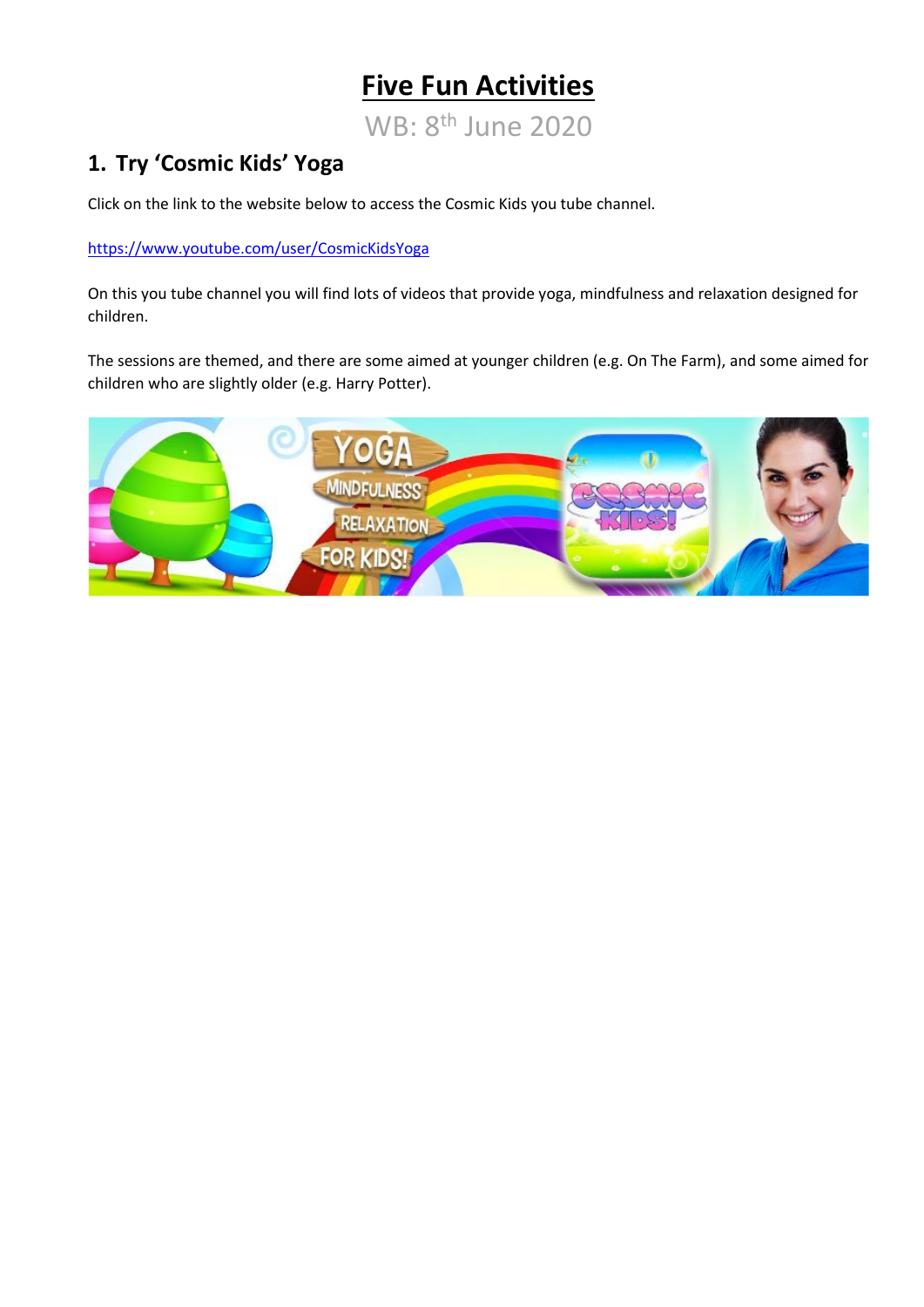### **2. Cook Spaghetti & Meatballs with Hidden Veg Sauce**









#### **Ingredients**

#### **For the meatballs**

300g good quality pork sausage (about 4 large or 8 chipolatas) 500g lean beef mince 1 small onion, coarsely grated 1 carrot, finely grated 1 tbsp dried oregano 50g parmesan, finely grated, plus extra to serve 1 medium egg 1 tbsp olive oil

#### **For the tomato sauce**

1 tbsp olive oil 1 courgette, coarsely grated 3 garlic cloves, finely grated 1 tbsp tomato purée pinch caster sugar splash red wine vinegar 2x 400g tins chopped tomato

#### **To serve**

cooked spaghetti

#### **Method**

- 1. Children: Squeeze all the sausage meat out of the sausage skins into a large bowl and add the mince. Tip all the rest of the meatball ingredients, except the olive oil, into the bowl and season with black pepper then squish everything together through your hands until completely mixed. Keep an eye on younger children to make sure they don't taste any of the raw mix.
- 2. Children: Roll the meatball mix into walnut-sized balls and place them on a plate this is a job children as young as 2 can help with and a great job to help teach older children basic division.
- 3. Adult: While the children are rolling the meatballs make the sauce. Heat the oil in a large saucepan. Add the courgette and garlic and cook for 5 mins until soft and mushy. Stir in the tomato puree, sugar and vinegar leave for 1 min then tip in the tomatoes and simmer for 5 mins. If your children like courgettes then you can leave the sauce chunky. But if, like mine, they hate courgettes then blitz the sauce with a hand blender – either way continue to simmer sauce gently while you cook the meatballs. If your child is confident with heat, from 7+ they can cook the sauce with supervision.
- 4. Adult: Heat the oil in a large frying pan and, working in batches, brown the meatballs on all sides then pop them into the sauce – continue to simmer the sauce for 15 mins, stirring very gently until the meatballs are cooked through. Serve with cooked spaghetti, extra grated Parmesan and a few torn basil leaves your child has picked and torn.

Recipe link:<https://www.bbcgoodfood.com/recipes/cooking-kids-spaghetti-meatballs-hidden-veg-sauce>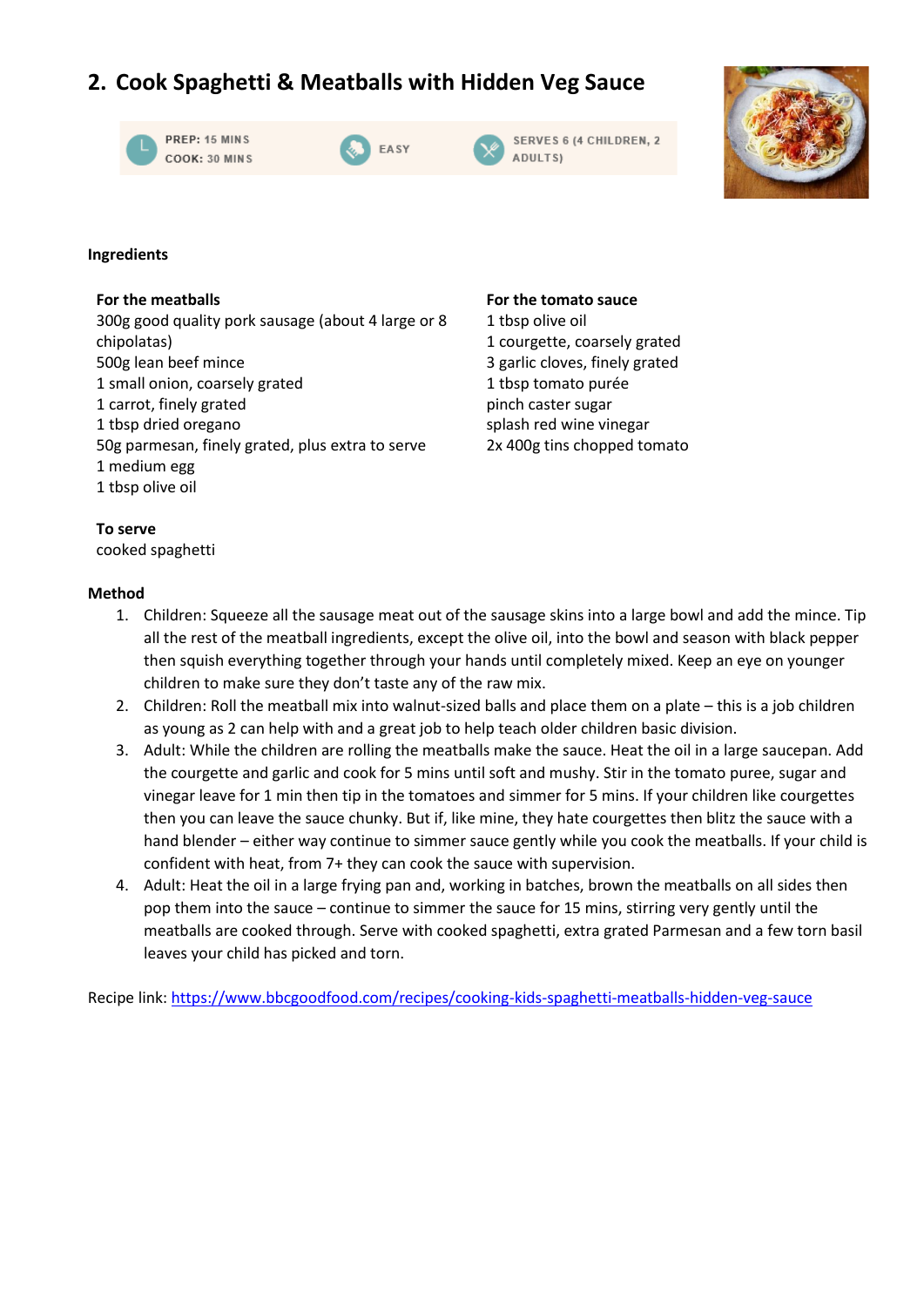### **3. Plan a Picnic**

Start off by making a plan. Think about these things:

- How many people are there in your house who can come to the picnic?
- What do you want to eat? (sandwiches, fruit, snacks, drinks)
- What will you need to eat it? (plates, cutlery, kitchen roll, cups)
- What are you going to sit on? (blanket, deck chairs, picnic blanket)
- When are you going to have your picnic? (day, time)
- Where are you going to have your picnic? (indoors, outdoors)

Once you have a plan, write a shopping list for the food you will need to make your picnic.

When you have all the food you need, you could get involved with preparing it. For example you could help make the sandwiches. You might even want to have a go at baking something to take on your picnic (for example you could have a go at making some scones).



### **4. Learn some new words in French**

Once you have planned your picnic, see if you can find out the names of the food you are eating in French (I find google translate is good to help you with the pronunciation of the words). Practice saying the words with your family as you eat your picnic.



Below are a few words you might find useful.

.

| Bread $\rightarrow$ du pain                | Yoghurt $\rightarrow$ un yaourt | Water $\rightarrow$ l'eau           |
|--------------------------------------------|---------------------------------|-------------------------------------|
| Orange Juice $\rightarrow$ un jus d'orange | Banana $\rightarrow$ une banane | Apple $\rightarrow$ une pomme       |
| Ham $\rightarrow$ jambon                   | Cheese $\rightarrow$ du fromage | Strawberry $\rightarrow$ une fraise |
| Pear $\rightarrow$ une poire               | Orange $\rightarrow$ une orange | Pineapple $\rightarrow$ un ananas   |
| Scones $\rightarrow$ un scone              | Cake $\rightarrow$ un gâteau    | Biscuits $\rightarrow$ biscuits     |
| Picnic $\rightarrow$ pique-niquer          | Garden $\rightarrow$ jardin     | Bon appetite!                       |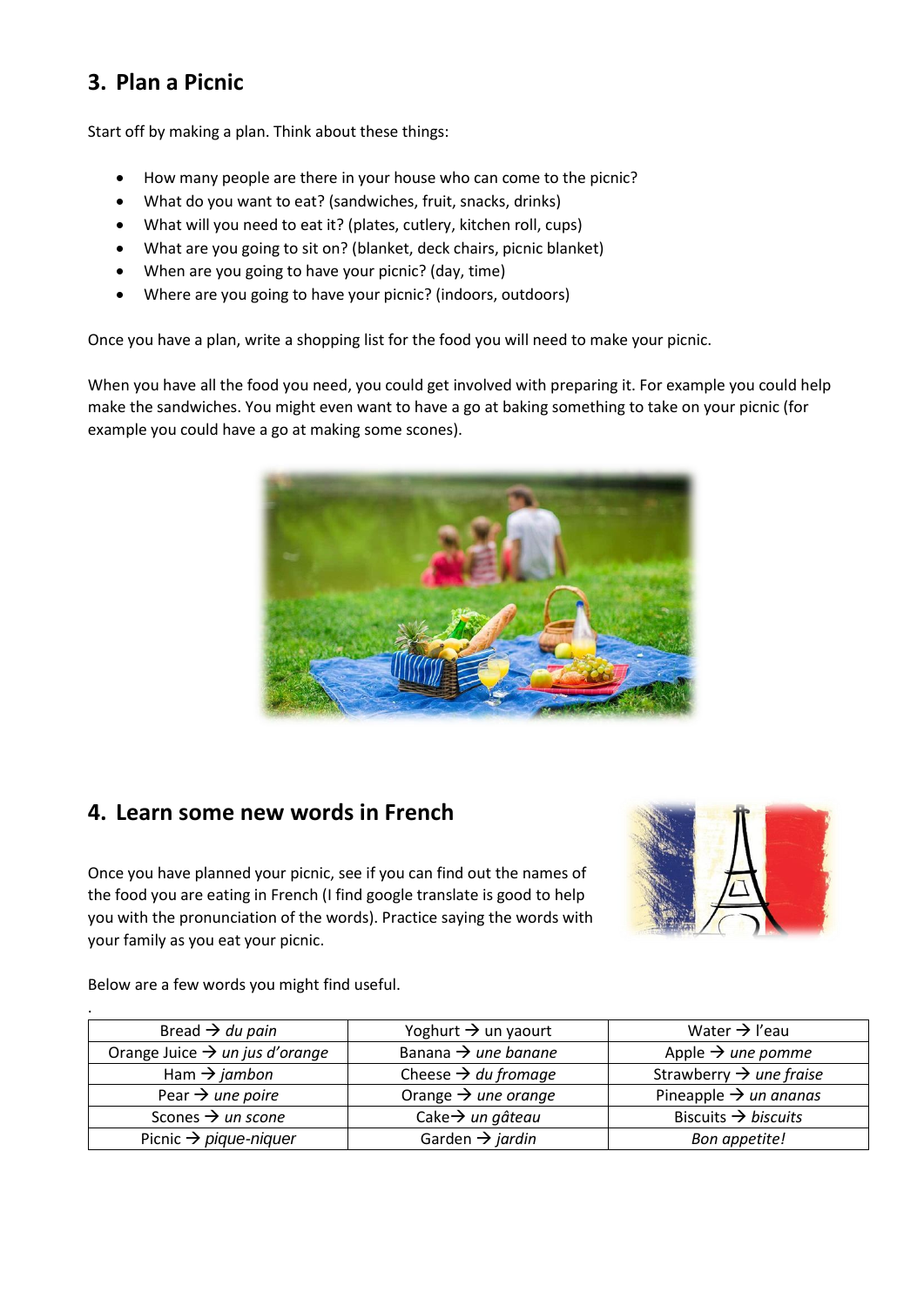### **5. Learn about how to look after our oceans**

Monday 8th June is World Oceans Day. On World Oceans Day, people around the World celebrate and honour the ocean, which connects us all.

The aim is for people to get together to start creating a better future and protect our oceans.

In particular, the organisers who are called 'The Ocean Project' wish to see 30% of the world's oceans be protected in the coming years.

Look through the PowerPoint slides below to learn about plastic in our oceans.



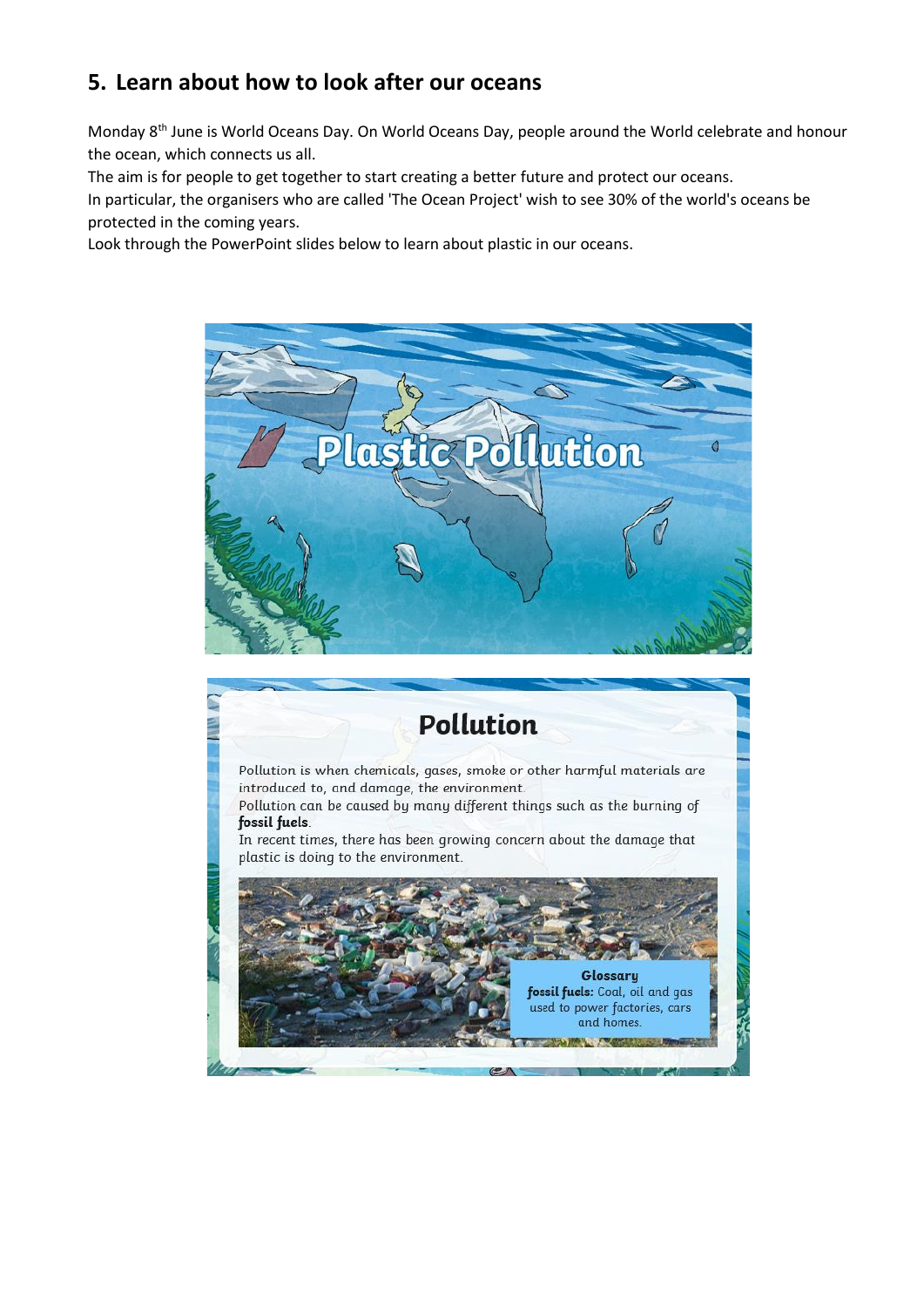